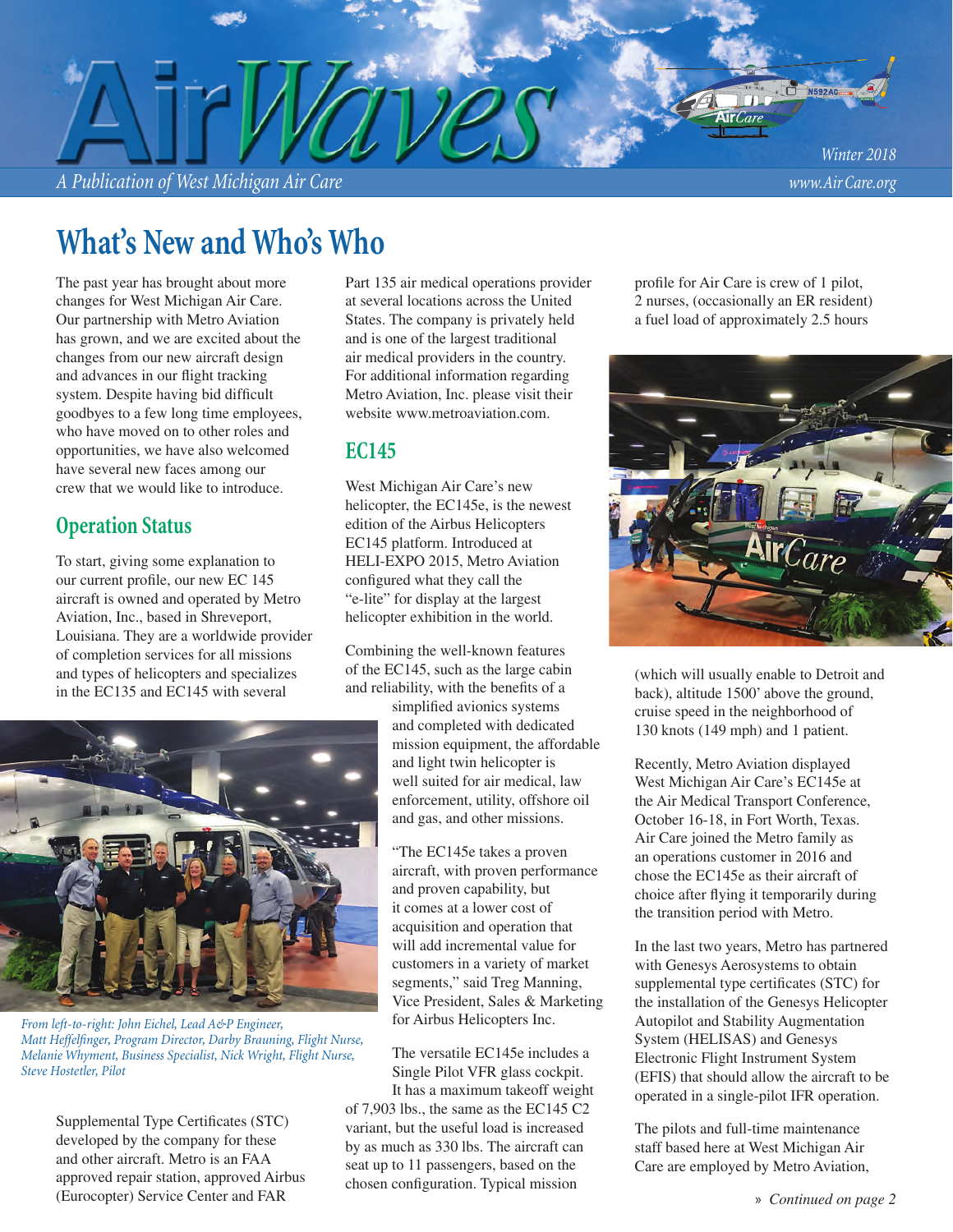#### » *Continued from page 1*

however our medical crew and office support staff still remain employees of West Michigan Air Care. Despite the division, we work cohesively to maintain our mission, safety and dedication to serving Southwest Michigan, and the surrounding regions, remains unchanged.

### **Flight Vector**

Flight Vector and other new things are up and coming in the Communication Center at West Michigan Air Care.

On November 1, 2017, West Michigan Air Care introduced a new dispatch program called Flight Vector. Flight Vector allows the Communication Center to enter all of the needed information on hospitals, EMS and Central Dispatches Centers, as well as patient information required, and provides flight following of our aircraft on a moving map that updates every 10 seconds showing altitude and speed. The map also creates a corridor that is one mile both sides of a straight, point to point line. The Communicators watch the aircraft, and if the aircraft goes out of the corridor, Communication will advise the pilot and ask for a reason just to make sure all is well.

Flight Vector will do a number of things for West Michigan Air Care in the near future as well. Information in Flight Vector will be able to connect with EMS Charts, the electronic based charting system used by the medical crew, and start the Flight Nurse's medical documentation, by downloading information and start the billing process. We can also connect with EMResource, the program West Michigan Air Care Communication Center uses for Kalamazoo County Medical Control Center and the 5th District Medical Control Center.

We are looking forward to offering the Metro Aviation app that select Hospitals, Central Dispatch Centers and EMS Agencies will be able to use to request our aircraft from a mobile device or desktop. The details of this are still in the early phases but we are looking forward to launching this program so stay tuned for more details.

# **New Faces – Aviation**

## **Rick Miller**

Rick joined the Army in October 1973 and enlisted into US Army basic Infantry/ Ranger. In 1981 he was granted a position for the rotor wing Army Aviation course at Ft Rucker, Alabama. Rick's first assignment of his aviation carrier was in Frankfurt, Germany. After his time in the military was completed he relocated to Michigan in 1986 and began to further his career in civil aviation. Rick obtained a degree in Architectural Engineering through Washtenaw Community College in Ann Arbor, Michigan with a 4.0 grade point average.

As an EMS pilot, Rick started in Ann Arbor Michigan for Mid-West Med Flight. He flew for Lifeflight of Toledo Hospital in 1993 and in 2000 took the position of Aviation Site Manager for ProMedica Air in Toledo Ohio. He moved to Knoxville, Tennessee in 2005 and began flying for University of Tennessee, UT Life Star.

Returning to Ohio in 2008, Rick became a Metro Aviation employee at that time flying for ProMedica Air of Toledo. Rick was assigned as lead pilot for the Promedica program and then for Superior Ambulance AeroMed1 for The Henry Ford Hospital in Detroit, Michigan under the contract for Metro Aviation. In 2016 was hired for a line pilot position at West Michigan Air Care.

"EMS is one of the most rewarding jobs that I have ever had, to be able to fly these highly trained Doctors and Nurses is a privilege that not many people can say that they do for a living".

Outside of work Rick enjoys spending time with his family, to include 8 children and 3 grandchildren. Three of his sons are serving in the military. Three of his daughters and his lovely wife, Linnea, are all in the medical field.

Rick shares that working at West Michigan Air Care has been one of the highlights in his aviation career to date.

#### **Travis Young**

Travis joined Air Care as a Metro Aviation pilot in July 2017. He came to Air Care with experience as an EMS pilot flying with Life Team and Med-Trans in Kansas and Nebraska from 2012-2017. He has been a flight instructor and tour pilot in Colorado, as well as flown oil and gas support in the Gulf of Mexico.

In 1995 he enlisted in the US Army and served as tank driver and gunner. After the events of September 11th, 2001, he served in the Oklahoma National Guard as a military police officer until 2003. His first experience in a helicopter was a medical evacuation exercise in a Blackhawk, stating, "I knew after that day what I needed to do". Utilizing his G.I. Bill after his time in the military helped Travis pay for flight school.

Flying has always been a passion and though he enjoys all types of aircraft, he felt that airplanes seemed limited in their capabilities, which also lead him into the direction of flying rotor wing aircraft.

Travis enjoys scene flights the most and hopes to one day fly search and rescue missions.

Outside of work, his hobbies include any sport that involves a board or a bike, motorcycles (and of course he always wears a helmet!), guitars and dogs.



*Pilots Rick Miller and Travis Young.*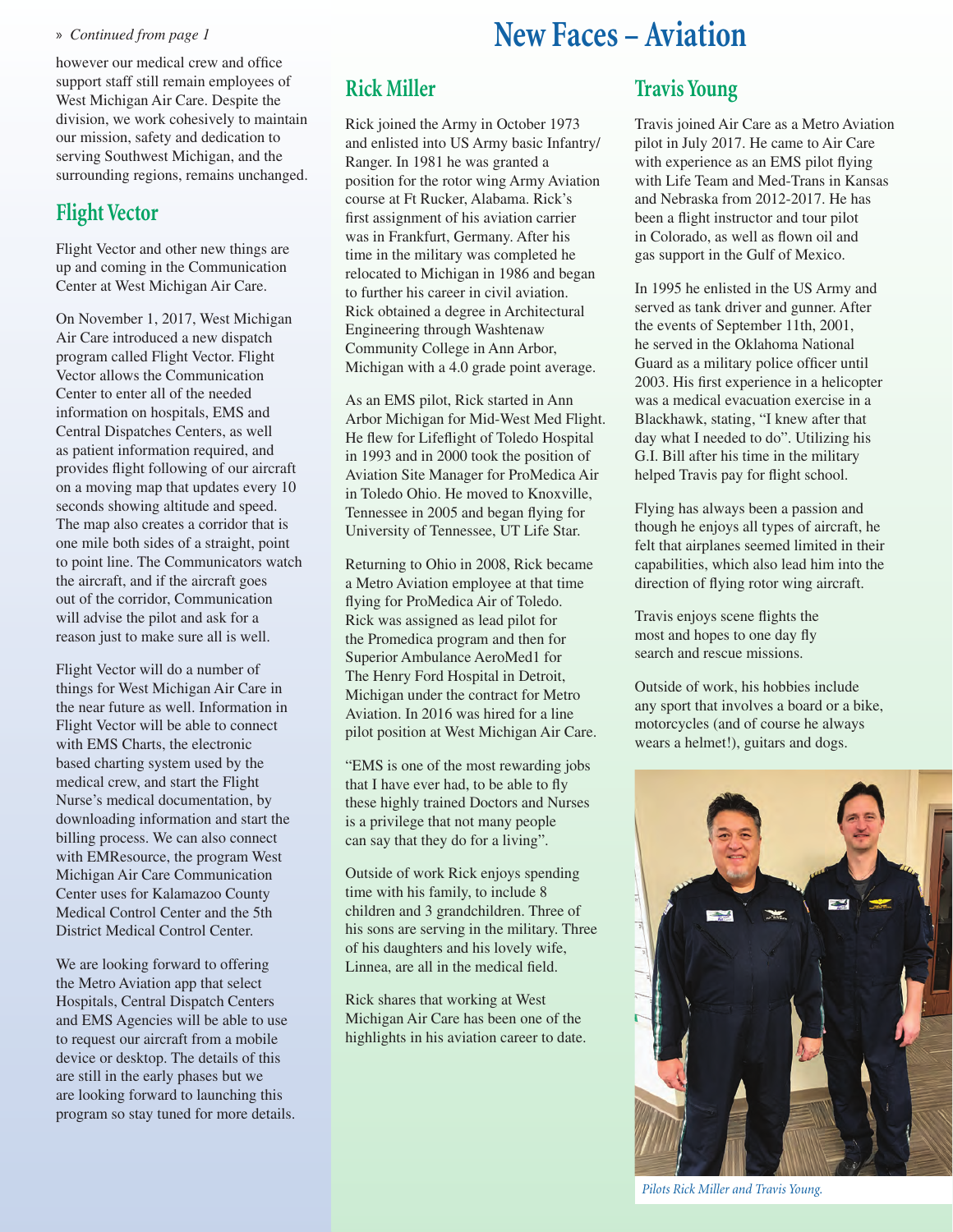# **New Faces – Medical Crew**

### **Wes Brubaker**

Wes joined Air Care's medical crew in June of 2016. He started his EMS career in 2005 as an EMT with Newberg Township Ambulance Service in Jones, Michigan. He obtained his Paramedic license in 2007 and worked for LifeCare Ambulance in Cass County until 2009. Upon completion of his RN program at Southwestern Michigan College in Dowagiac, Michigan, he worked as an ER nurse in Brownsville Texas at a Level III trauma facility for 2 years. In 2011 Wes moved back to Michigan and began working in the Trauma and Emergency Center at Bronson Methodist Hospital. His particular areas of interest include trauma, critical care, and pediatrics and he is actively involved in teaching TNCC and ENPC, adult and pediatric trauma classes for ER Nurses.

Wes lives in Cassopolis, Michigan with his wife and two daughters, ages 4 and 1. His time away from work is primarily spent with family, traveling, running a small business, and dabbling in home improvement projects.

### **Kara Kreger**

Kara started with West Michigan Air Care in November of 2016. She has 25 years of nursing experience and 17 years of which have been spent in critical care transport. She graduated from Lima Technical College in 1992 with her ADN and obtained her BSN from Bowling Green State University in 1998. She completed her EMT and Paramedic Licensure in 2001 and started working in healthcare as at Nursing Aide in a local hospital in Van Wert, Ohio.

Kara knew right away that working in the Emergency Department was where she wanted to be. While in that position she was exposed to the flight teams that serviced that area of Ohio and always thought that would be the best job ever, but never thought she would have the opportunity. After several years of experience in a variety of rolls ranging from PACU, Adult ICU, and Emergency Nursing she found herself working at Toledo Hospital for their home health division primarily doing follow up visits on their post cardiac surgical patients. She came across a posting for a Mobile ICU position at a new base the hospital was opening and decided to

apply, ultimately joining their team in 1998. After two years on the ground team Kara joined their air medical team. She spent 15 years with ProMedica Air, serving on their leadership team and helping to coordinate department and outreach education. She left transport and went back to full time bedside emergency nursing at Parkview Regional Medical Center in



*Medical Crew: Chris Mullen, Kara Kreger and Wes Brubaker.*

Fort Wayne, IN. It didn't take her long to realize that she needed to get back in the air. She worked for Parkview Samaritan's Mobile ICU and Lutheran Hospital's ground transport for a short time to keep active in the industry. When the opportunity came to join Air Care she was excited, up for the challenge, and ready to get back to her passion.

Kara has experience teaching BLS, PALS, ACLS, BTLS, PHTLS, and SCOPE. She currently is an EMT-P instructor for the state of Ohio and teaches TNCC and TPATC. She continues to work at Parkview in the Emergency Department and assist with staff education.

Kara is married and lives in Ohio. She has one son (22), three daughters (24, 17, & 15), and one stepdaughter (23). In addition the family has two dogs, 6 horses, and during the summer there are usually a few 4-H pigs running around. When she is at home she is kept busy keeping up with all the animals and her two youngest daughters high school volleyball, basketball, track, softball, 4-H, and horse showing schedules.

## **Chris Mullen**

Chris Mullen joined West Michigan Air Care May 30, 2017. He came to the team with greater than 15 years of flight experience from Kalitta Air, Medflight and Life Flight of Michigan. Chris developed his interest in aviation patient transport while in the military. Directly out of high school he enlisted and filled rolls that have included medic, body guard, drill instructor, nurse, MEDEVAC flight crew member, hospital company commander and forward surgical team commander.

Chris completed 25 years of service and retired from the Army. During his military career, Chris has supported multiple medical missions around the world during times of both peace and combat.

In addition to his military career, Chris has filled roles in the civilian sector including Paramedic, Flight Paramedic, ER Nurse, Burn ICU Nurse, Flight Nurse, Educator (ER and Cardiac Cath Lab), EMS Instructor Coordinator, AHA TC Coordinator, ER Manager and ER Director. He has worked at many hospital and EMS locations in both the Detroit and West Michigan areas.

Chris holds the following professional credentials: RN, EMT-P, EMS I/C, CCEMTP, CEN, CFRN, CPEN. In addition, he is qualified to teach, BLS, ACLS, PALS, ENPC and is state faculty for TNCC. He currently is an active member with the ASTNA, ENA and NAEMT professional associations.

Chris moved from the Detroit area to Albion Township 17 years ago and has enjoyed country style living ever since. He has been married to his wife Cathy for 23 years and they have 4 children, Blaine, Caleb, Gage and Eli.

Chris truly loves being a nurse and making a difference in people's lives wherever he is called to assist. During his military career he has rendered care to citizens in over 32 countries. It is his goal to continue his service to the sick and injured by attending nurse practitioner school in the near future. During his personal time, he likes to work on his 110 year old home and building classic muscle cars, while listening to classic rock music.